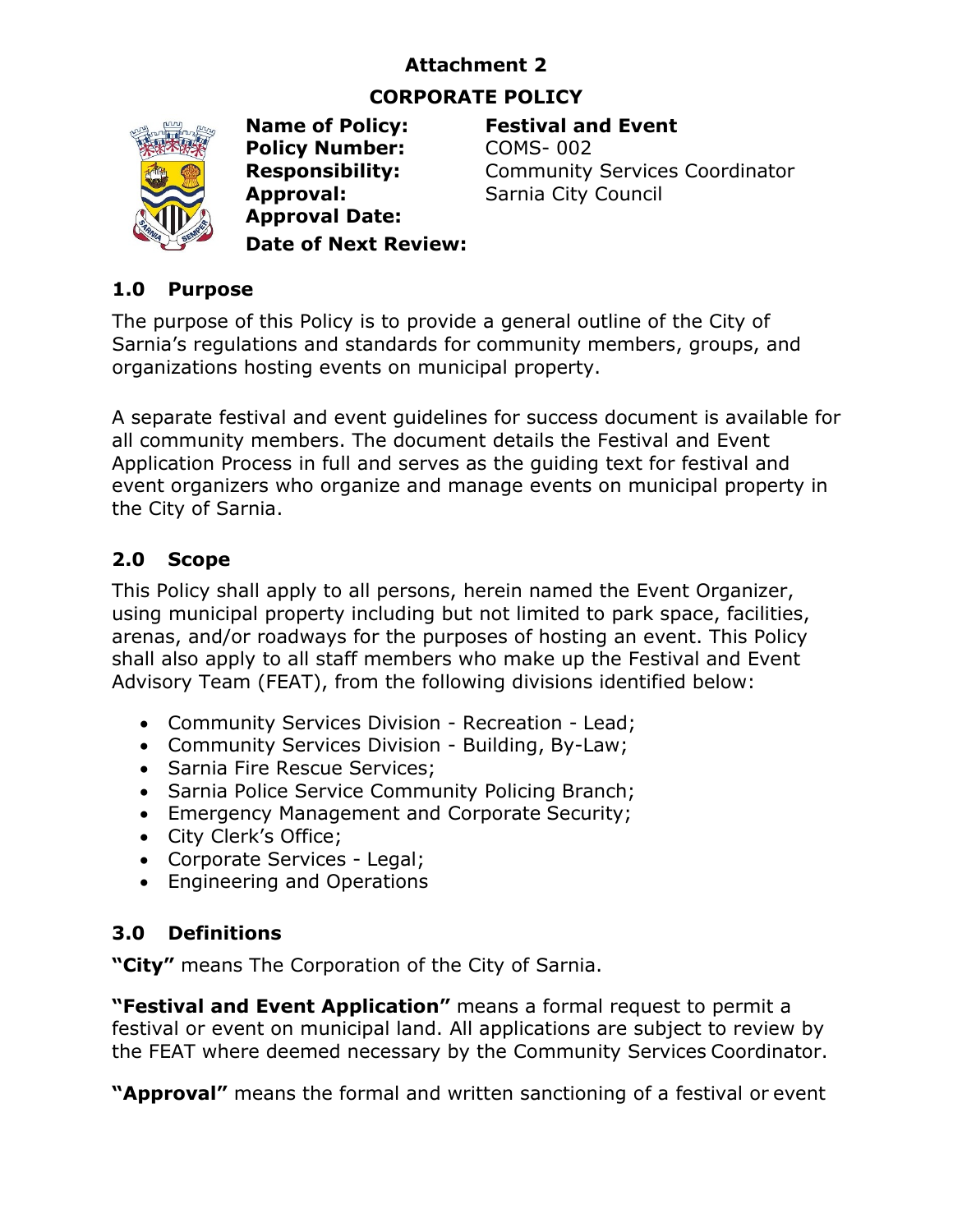by the Community Services Division.

**"Municipal Property"** means any roadway, road allowance or right-of-way, land owned, leased, or controlled by the City, designated as parkland or as a trail, including gardens, playgrounds, sports fields or beach areas, water lots, arenas, open spaces, parking lots and facilities.

**"Event Organizer"** means any person or organization that holds a permit or Event Application for use of park space, arena, and/or facility for the purpose of hosting an event open to the public within the City shall be deemed Event Organizer.

**"Street/Road Closure"** means an obstruction to the regular flow of traffic, involving one or more lanes being temporarily barricaded and which may include a route detour, to be identified through signage when a driver is required to depart completely from a major road(s) and will be directed to follow an alternative route.

**"Fees for Services"** means the Council-approved fees associated to services provided by the City of Sarnia. These fees are approved by Council annually and are subject to change.

**"Circus"** means a traveling variety show including feats of physical skill, or performances by jugglers, acrobats, trained animals, or clowns.

**"Midway"** means a traveling entertainment facility featuring rides of amusement, games and other forms of amusements.

**"High Risk"** means events that could pose significant risk on the public and infrastructure. Events with anticipated high attendance, amusement devices, road closures and/or alcohol are considered high risk.

## **4.0 Policy**

#### **4.1 GENERAL DEFINITION OF A FESTIVAL OR EVENT**

For the purpose of this policy, festivals and events are defined as any planned gatherings supporting cultural, recreational, charitable and/or community initiatives. A festival or event can be a be a one-time, annual or infrequently occurring activity on City of Sarnia municipal property that is reserved exclusively for the operation of an organized activity open to the public and which meets the following criteria:

- Celebration of specific theme;
- Pre-determined opening/closing, hours of operation;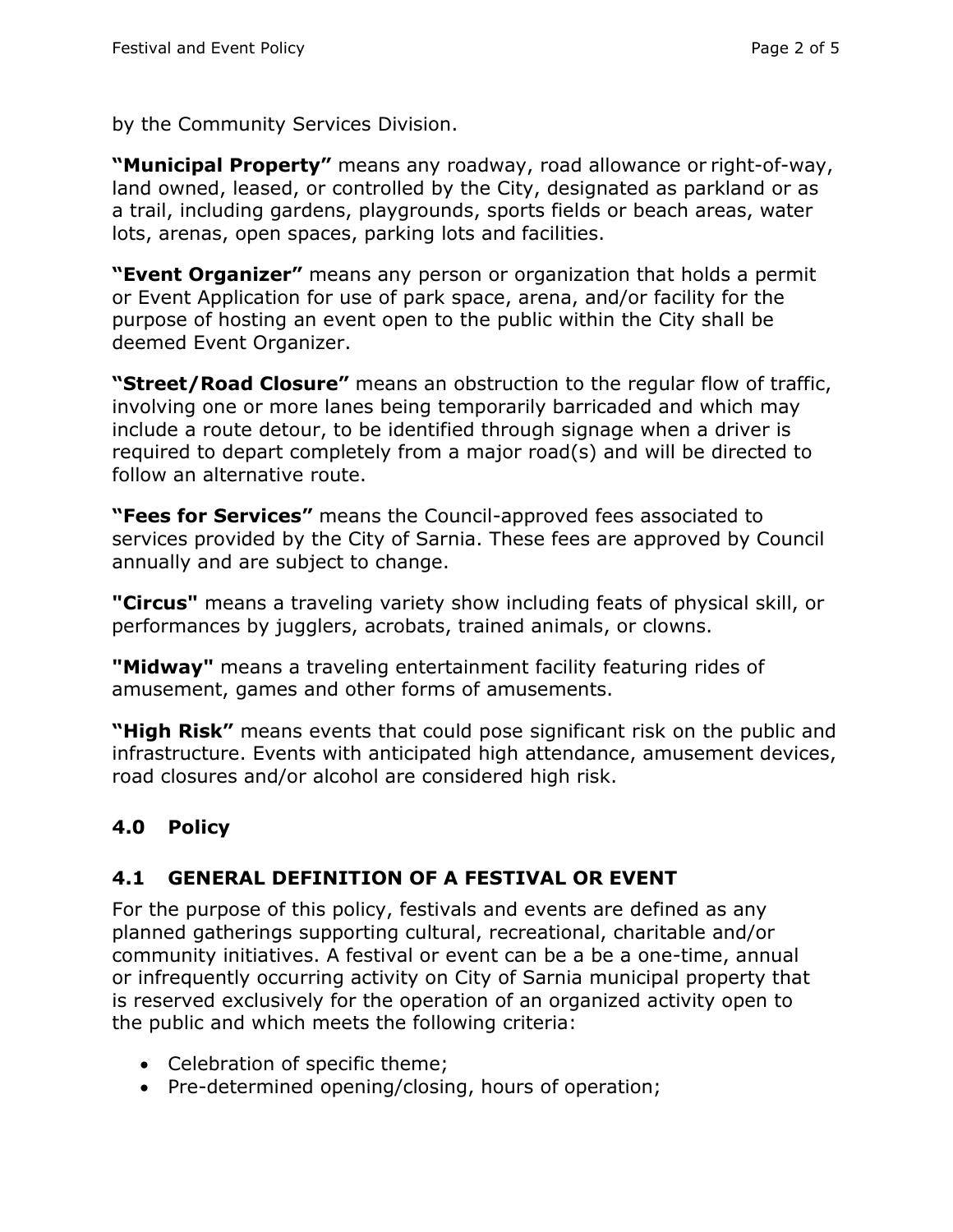- Available to the community at large; and
- Paid admission or free to the public.

Private events are not required to complete an event application request. However, when they are being booked on municipal property, they are subject to the same licenses, permits, and specialized approvals for public events, as detailed in this Policy.

## **4.2 EVENT APPLICATION APPROVAL PROCESS**

All requests to host a festival or event on municipal property must be booked through the Community Services Coordinator or designate. A site plan may be requested at the time of booking. Municipal venues that may be considered to host an event include park or green space, roadways, facilities, and arenas.

Community events vary greatly from one to the next, requiring different approvals based on event needs. Approval timelines range from 7 – 14 business days (provided the appropriate documentation has been submitted by the Event Organizer) and are identified in the Recreation and Leisure Services' "Guide to Community Service and Standards for Festivals and Events".

Below is a list of the various types of licenses, permits, and specialized approvals that may be required to complete an event application request. These items may be subject to change.

- Insurance
- Indemnity Agreement
- Parade Permit
- Road/Parking Lot Closure\*
- Noise By-Law Exemption
- Potable Water Hookup
- Animals and Petting Zoos
- Letter of Municipal Significance and Paid-Duty Officers (Alcohol)
- Building Permit (Tents)
- Locates
- Food Permit
- Circus/Midway License
- Lottery License
- Open Flame and Fireworks
- Signage and Banners

#### **\*Prolonged Road Closure Requests**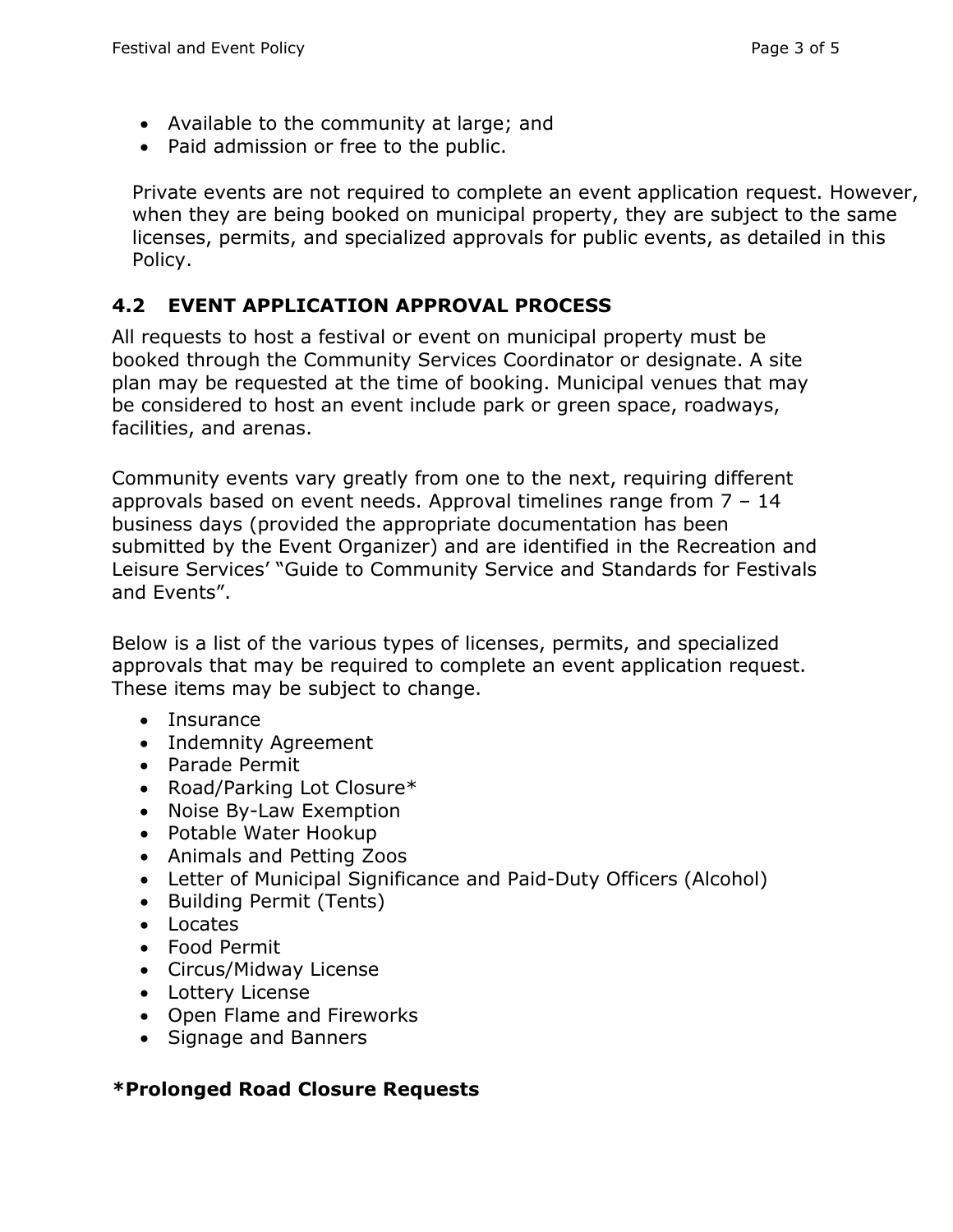Festivals and events that require prolonged road closures require Councilapproval.

#### **4.3 FEES FOR SERVICES AND RENTAL PERMITS**

All rental fees, equipment and service fees are subject to the provisions of the Council-approved Fees for Services as amended. Payment, including permit fee, security deposit and/or any other applicable fees related to the Event Application, shall be made no later than fourteen (14) days prior tothe event date.

The cancellation of an event by the City or Event Organizer and refund eligibility are detailed in the City's Refund Policy.

## **4.4 FINANCIAL SUPPORT REQUESTS**

The City of Sarnia offers 50% financial support on all City-approved Fees for Services to all event organizers who can show proof of non-profit or charitable status or who do not have a revenue source.

## **4.5 CONTRACTED CITY CONCESSIONS**

The Community Services Division operates concession services in its park spaces, arenas, and facilities either directly or on a contract basis. The Community Services Division reserves the right to operate its contracted concession services at any festival and event. Event Organizers are permitted to use additional or alternative concessions, unless an agreement exists wherein formal permission is required from the contracted City concession.

## **4.6 PROVIDED SERVICES**

The Event Organizer shall provide, transport and set up their own equipment and supplies. Staff will ensure that washroom facilities are opened, where available. Additional, limited resources may be made available upon request.

## **4.7 Roles and Responsibilities**

#### **Event Organizer**

- Liaise with the Community Services Coordinator on the submission of an Event Application
- Comply with the event procedures as outlined in this Policy, where